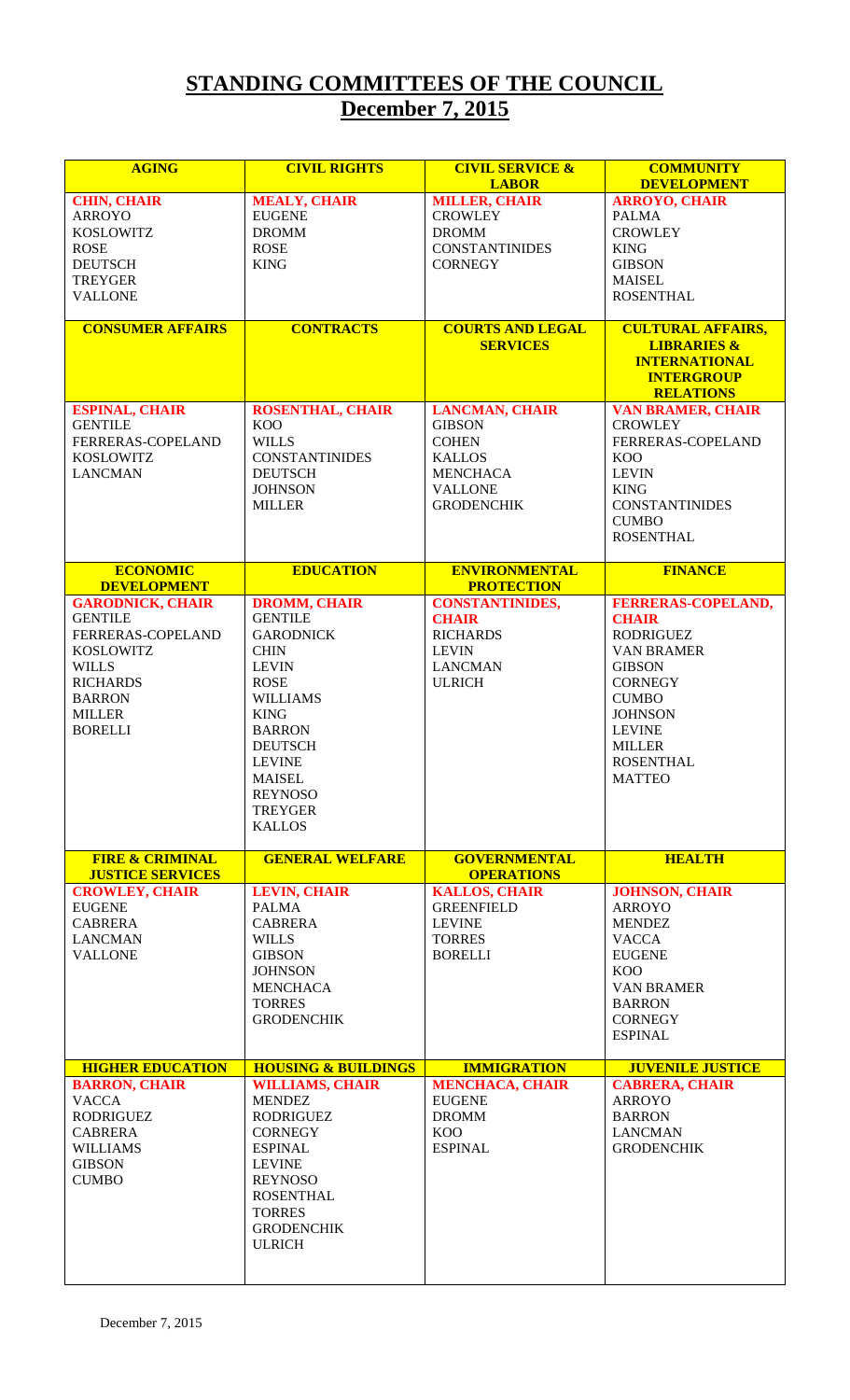| <b>LAND USE</b>                                                                                                                                                                                                                                                                                                                                                                    | <b>MENTAL HEALTH,</b><br><b>DEVELOPMENTAL</b><br><b>DISABILITY,</b><br><b>ALCOHOLISM,</b><br><b>SUBSTANCE ABUSE &amp;</b>                                                                                                                             | <b>OVERSIGHT &amp;</b><br><b>INVESTIGATIONS</b>                                                                                          | <b>PARKS &amp; RECREATION</b>                                                                                                                                                                 |
|------------------------------------------------------------------------------------------------------------------------------------------------------------------------------------------------------------------------------------------------------------------------------------------------------------------------------------------------------------------------------------|-------------------------------------------------------------------------------------------------------------------------------------------------------------------------------------------------------------------------------------------------------|------------------------------------------------------------------------------------------------------------------------------------------|-----------------------------------------------------------------------------------------------------------------------------------------------------------------------------------------------|
| <b>GREENFIELD, CHAIR</b><br><b>GENTILE</b><br><b>PALMA</b><br><b>ARROYO</b><br><b>DICKENS</b><br><b>GARODNICK</b><br><b>MEALY</b><br><b>MENDEZ</b><br><b>RODRIGUEZ</b><br><b>KOO</b><br><b>LANDER</b><br><b>LEVIN</b><br><b>WILLIAMS</b><br><b>WILLS</b><br><b>RICHARDS</b><br><b>BARRON</b><br><b>COHEN</b><br><b>KALLOS</b><br><b>REYNOSO</b><br><b>TORRES</b><br><b>TREYGER</b> | <b>DISABILITY SERVICES</b><br><b>COHEN, CHAIR</b><br><b>CROWLEY</b><br><b>WILLS</b><br><b>JOHNSON</b><br><b>VALLONE</b><br><b>GRODENCHIK</b><br><b>BORELLI</b>                                                                                        | <b>GENTILE, CHAIR</b><br><b>DICKENS</b><br><b>DROMM</b><br><b>CONSTANTINIDES</b><br><b>DEUTSCH</b><br><b>LANCMAN</b><br><b>ROSENTHAL</b> | <b>LEVINE, CHAIR</b><br><b>MEALY</b><br><b>CABRERA</b><br><b>VAN BRAMER</b><br><b>COHEN</b><br><b>MAISEL</b><br><b>TREYGER</b>                                                                |
| <b>PUBLIC HOUSING</b>                                                                                                                                                                                                                                                                                                                                                              | <b>PUBLIC SAFETY</b>                                                                                                                                                                                                                                  | <b>RECOVERY AND</b><br><b>RESILIENCY</b>                                                                                                 | <b>RULES, PRIVILEGES &amp;</b><br><b>ELECTIONS</b>                                                                                                                                            |
| <b>TORRES, CHAIR</b><br><b>MENDEZ</b><br><b>VAN BRAMER</b><br><b>RICHARDS</b><br><b>CUMBO</b>                                                                                                                                                                                                                                                                                      | <b>GIBSON, CHAIR</b><br><b>GENTILE</b><br><b>VACCA</b><br>FERRERAS-COPELAND<br><b>WILLIAMS</b><br><b>CORNEGY</b><br><b>DEUTSCH</b><br><b>ESPINAL</b><br><b>LANCMAN</b><br><b>TORRES</b><br><b>MATTEO</b>                                              | <b>TREYGER, CHAIR</b><br><b>MENDEZ</b><br><b>CHIN</b><br><b>RICHARDS</b><br><b>MENCHACA</b><br><b>ULRICH</b><br><b>MATTEO</b>            | <b>LANDER, CHAIR</b><br><b>DICKENS</b><br><b>GARODNICK</b><br>RODRIGUEZ<br><b>CHIN</b><br><b>ROSE</b><br><b>WILLIAMS</b><br><b>ESPINAL</b><br><b>LEVINE</b><br>MARK-VIVERITO<br><b>MATTEO</b> |
| <b>SANITATION &amp; SOLID</b><br><b>WASTE MANAGEMENT</b>                                                                                                                                                                                                                                                                                                                           | <b>SMALL BUSINESS</b>                                                                                                                                                                                                                                 | <b>STANDARDS &amp; ETHICS</b>                                                                                                            | <b>STATE &amp; FEDERAL</b><br><b>LEGISLATION</b>                                                                                                                                              |
| <b>REYNOSO, CHAIR</b><br><b>KING</b><br><b>GIBSON</b><br><b>CONSTANTINIDES</b><br><b>MATTEO</b>                                                                                                                                                                                                                                                                                    | <b>CORNEGY, CHAIR</b><br><b>DICKENS</b><br><b>EUGENE</b><br>KOO<br>KOSLOWITZ<br><b>WILLS</b><br><b>MENCHACA</b><br><b>VALLONE</b><br><b>ULRICH</b>                                                                                                    | <b>MAISEL, CHAIR</b><br>FERRERAS-COPELAND<br><b>LANDER</b><br><b>MENCHACA</b><br><b>MATTEO</b>                                           | <b>KOSLOWITZ, CHAIR</b><br><b>DICKENS</b><br><b>LANDER</b><br><b>ESPINAL</b><br><b>KALLOS</b><br><b>MAISEL</b><br><b>REYNOSO</b>                                                              |
| <b>TECHNOLOGY</b>                                                                                                                                                                                                                                                                                                                                                                  | <b>TRANSPORTATION</b>                                                                                                                                                                                                                                 | <b>VETERANS</b>                                                                                                                          | <b>WATERFRONTS</b>                                                                                                                                                                            |
| <b>VACCA, CHAIR</b><br><b>PALMA</b><br><b>GREENFIELD</b><br><b>GRODENCHIK</b><br><b>BORELLI</b>                                                                                                                                                                                                                                                                                    | <b>RODRIGUEZ, CHAIR</b><br><b>GARODNICK</b><br><b>VACCA</b><br><b>CHIN</b><br><b>LEVIN</b><br><b>ROSE</b><br><b>VAN BRAMER</b><br><b>GREENFIELD</b><br><b>CONSTANTINIDES</b><br><b>MENCHACA</b><br><b>MILLER</b><br><b>REYNOSO</b><br><b>RICHARDS</b> | <b>ULRICH, CHAIR</b><br><b>CABRERA</b><br><b>MAISEL</b><br><b>VALLONE</b><br><b>BORELLI</b>                                              | <b>ROSE, CHAIR</b><br><b>GARODNICK</b><br><b>DEUTSCH</b><br><b>JOHNSON</b><br><b>BORELLI</b>                                                                                                  |